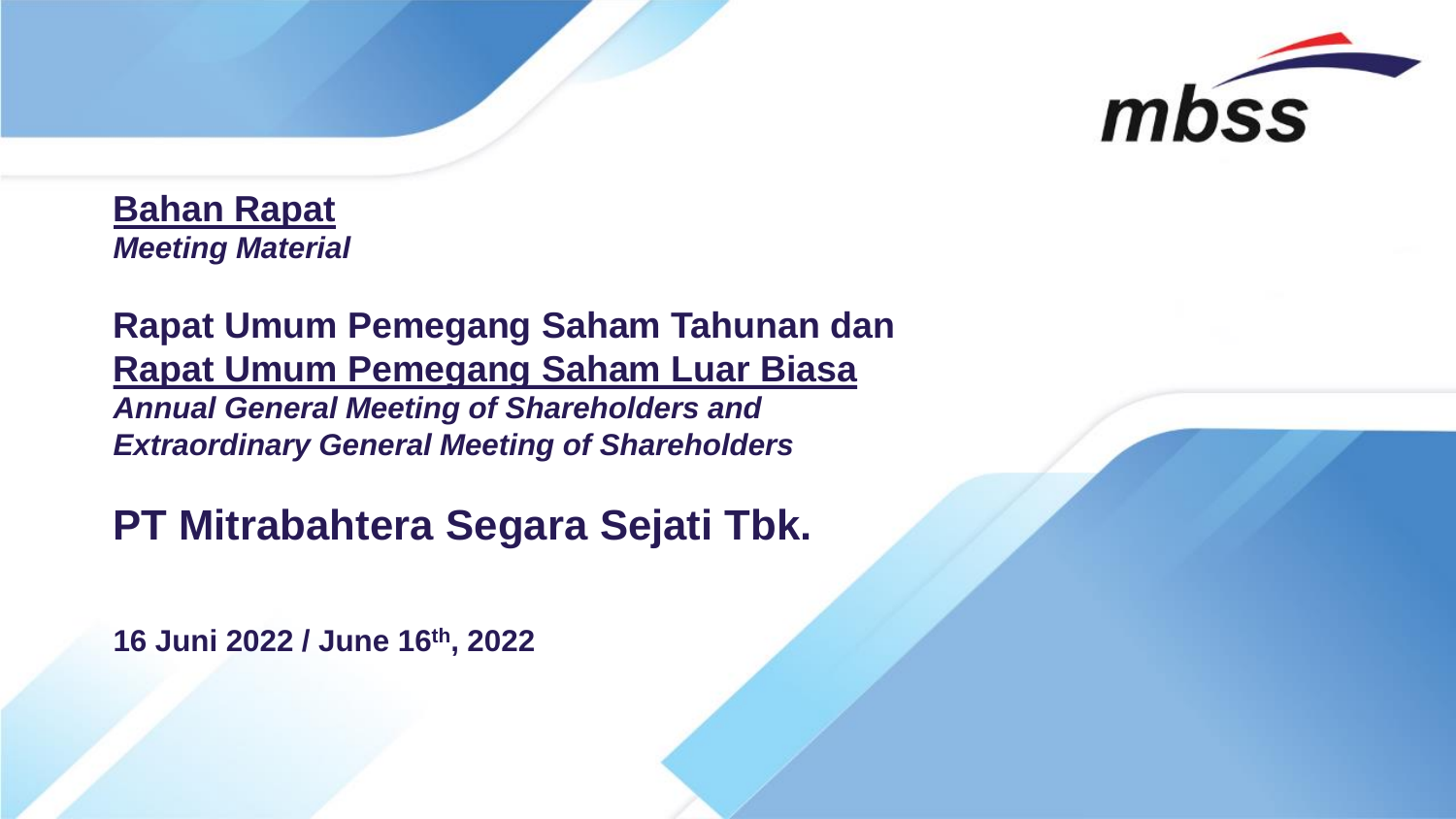## **RAPAT UMUM PEMEGANG SAHAM TAHUNAN**

*ANNUAL GENERAL MEETING OF SHAREHOLDERS*



Rapat Umum Pemegang Saham Tahunan ("**Rapat**") PT Mitrabahtera Segara Sejati Tbk. ("**Perseroan**") akan diselenggarakan pada:

Hari/Tanggal : Kamis, 16 Juni 2022 Pukul : 10:00 WIB – 10:45 WIB

Tempat : Graha Irama Lt. 8

Jl. H.R. Rasuna Said Blok X-5, Kav 1-2, Kuningan Jakarta Selatan 12950.

*Annual General Meeting of Shareholders ("Meeting") PT Mitrabahtera Segara Sejati Tbk. ("Company") will be held on:*

- *Day/date : Thursday, June 16th, 2022*
- *Time : 10:00 AM – 10:45 AM*
- *Venue : Graha Irama 8 th Floor Jl. H.R. Rasuna Said Block X-5 Kav 1-2, Kuningan Jakarta Selatan 12950.*

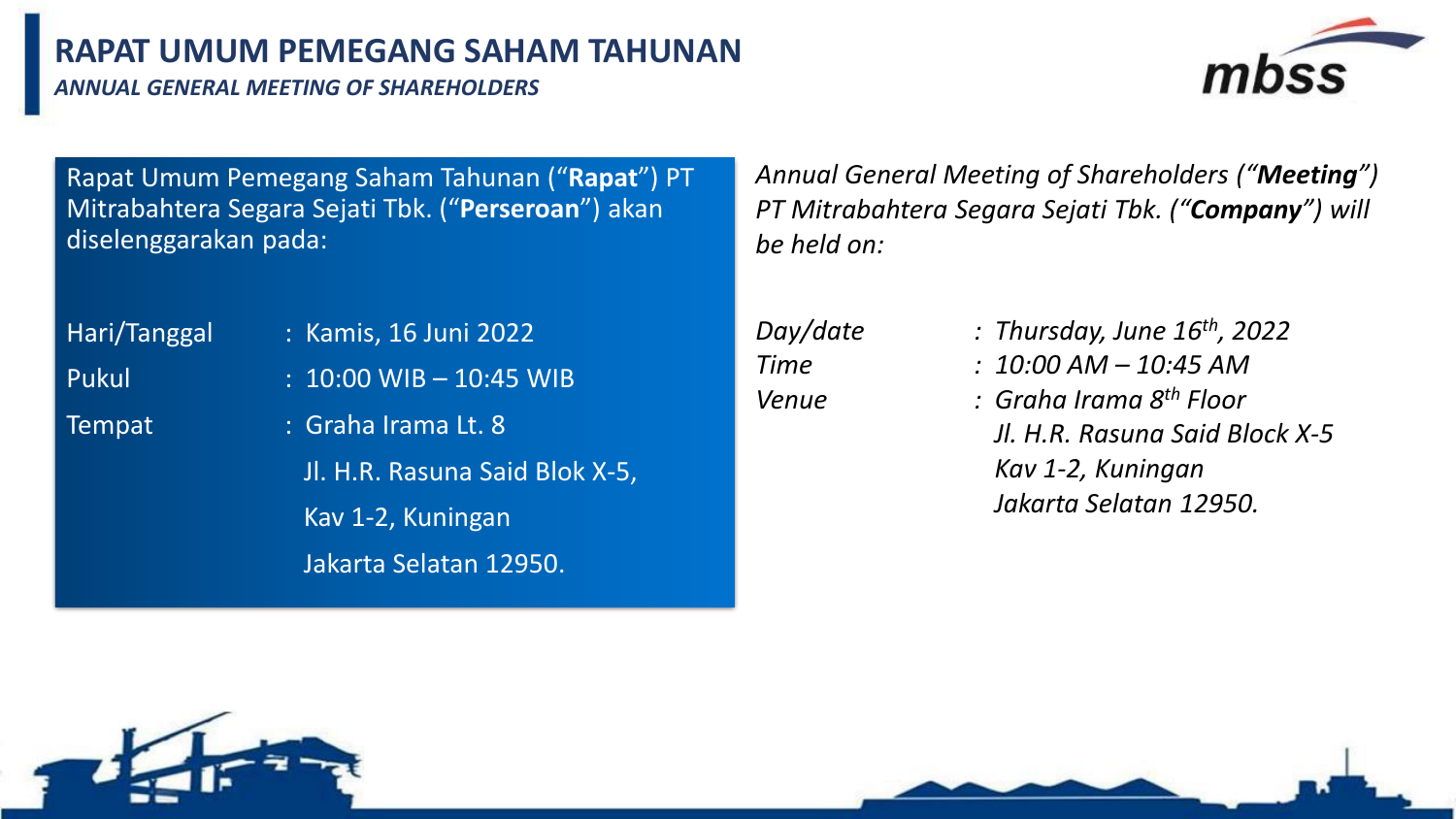

#### **MATA ACARA PERTAMA**

Persetujuan laporan tahunan Perseroan, laporan pertanggungjawaban Direksi dan laporan tugas pengawasan Dewan Komisaris Perseroan untuk tahun buku yang berakhir pada tanggal 31 Desember 2021.

Penjelasan: Mata acara ini dilaksanakan berdasarkan ketentuan Pasal 21 ayat 3 anggaran dasar Perseroan dan Pasal 69 dan 78 Undang-undang No. 40 Tahun 2007 **("UUPT")**, laporan tahunan Perseroan, laporan pertanggungjawaban Direksi Perseroan dan laporan tugas pengawasan Dewan Komisaris Perseroan harus mendapatkan persetujuan Rapat. Oleh karenanya, Perseroan mengajukan mata acara dimaksud.

#### **MATA ACARA KEDUA**

Pengesahan laporan keuangan Perseroan yang memuat neraca dan perhitungan laba rugi Perseroan untuk Tahun Buku yang berakhir pada tanggal 31 Desember 2021.

Penjelasan: Mata acara ini dilaksanakan berdasarkan ketentuan Pasal 21 ayat 3 anggaran dasar Perseroan dan Pasal 69 UUPT. Laporan Keuangan yang memuat Neraca dan Perhitungan Laba Rugi Perseroan untuk Tahun Buku yang berakhir 31 Desember 2021 harus mendapatkan pengesahan dari Rapat. Oleh karenanya, Perseroan mengajukan mata acara dimaksud.

#### *FIRST AGENDA*

*Approval of annual report of the Company, statement of accounts of the Board of Directors of the Company and the supervisory of the Board of Commissioners of the Company for the financial year ended on 31 December 2021.*

*Description: This agenda is carried out based on Article 21 paragraph 3 of the articles of associations of the Company and Articles 69 and 78 of Law No. 40 of 2007 on Limited Liability Companies ("Company Law"), the annual report of the Company, statement of accounts of the Board of Directors of the Company and the supervisory of the Board of the Commissioners of the Company must obtain an approval from the Meeting. Therefore, the Company has proposed the above agenda.*

#### *SECOND AGENDA*

*Approval of the financial statement of the Company which includes the balance sheet and profit and loss of the Company for the financial year ended on 31 December 2021.*

*Description: This agenda is carried out based on Article 21 paragraph 3 of the articles of associations of the Company and Article 69 Company Law, the financial statement which includes balance sheet and profit and loss of the Company for the year ended on 31 December 2021 must obtain approval from the Meeting. Therefore, the Company has proposed the above agenda*

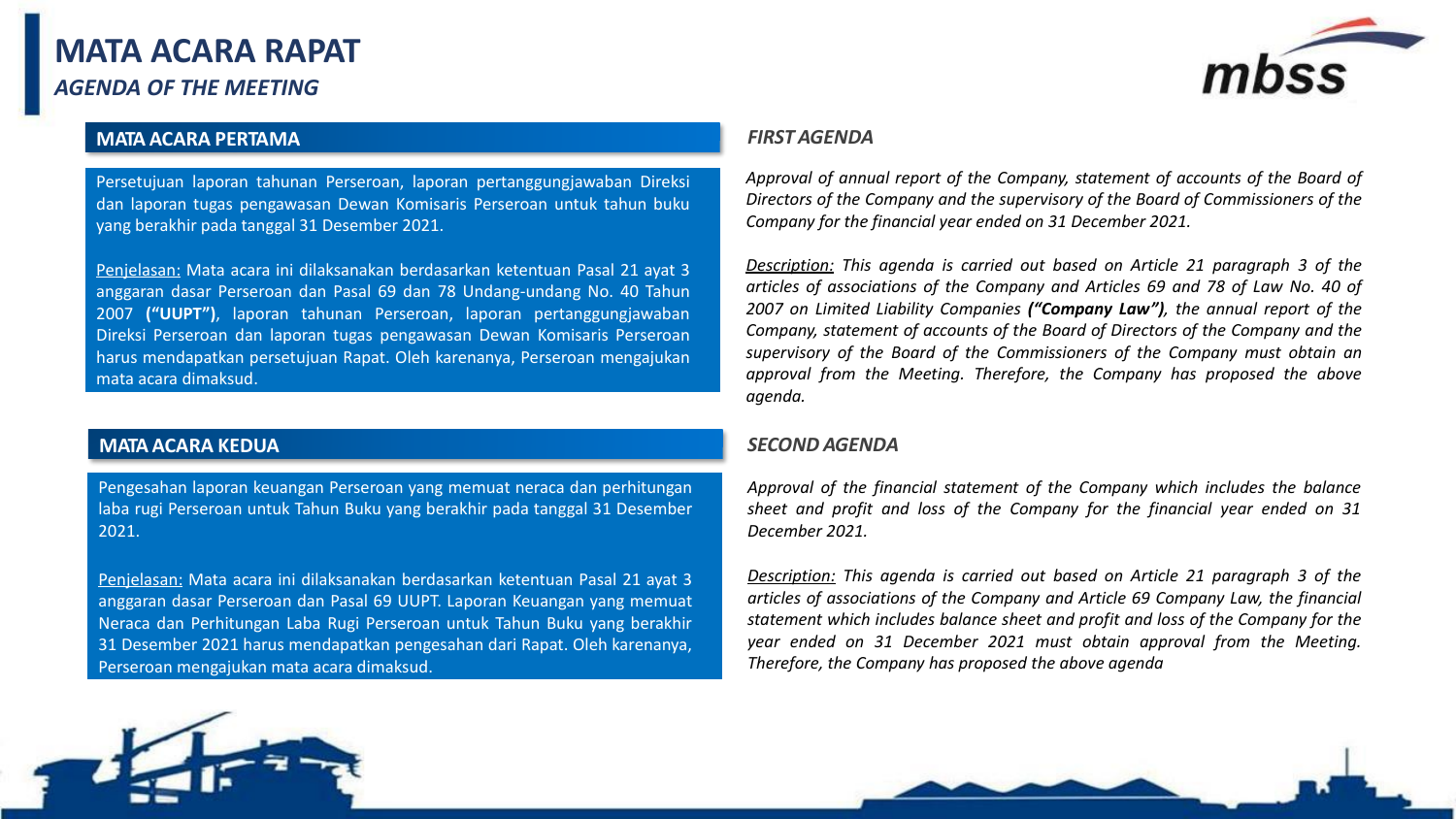

#### **MATA ACARA KETIGA**

Persetujuan penggunaan laba bersih Perseroan untuk tahun buku yang berakhir pada tanggal 31 Desember 2021.

Penjelasan: Mata acara ini dilaksanakan berdasarkan ketentuan Pasal 22 ayat 1 anggaran dasar Perseroan dan Pasal 70 dan 71 UUPT, penggunaan laba bersih Perseroan untuk tahun buku yang berakhir tanggal 31 Desember 2021, harus mendapatkan persetujuan dari Rapat. Oleh karenanya, Perseroan mengajukan mata acara dimaksud.

#### *THIRD AGENDA*

*Approval on the use of net profits of the Company for the financial year ended on 31 December 2021.*

*Description: This agenda is carried out based on Article 22 paragraph 1 articles of associations of the Company and Articles 70 and 71 of the Company Law, the use of the Company's net profits for the financial year ended on 31 December 2021 must obtain approval from the Meeting. Therefore, the Company has proposed the above agenda.*

#### **MATA ACARA KEEMPAT**

Penunjukan serta penetapan akuntan publik untuk melakukan audit atas laporan keuangan Perseroan untuk tahun buku yang berakhir pada tanggal 31 Desember 2022.

Penjelasan: Mata acara ini dilaksanakan berdasarkan ketentuan Pasal 21 ayat 3 anggaran dasar Perseroan dan Pasal 69 UUPT. Laporan Keuangan yang memuat Neraca dan Perhitungan Laba Rugi Perseroan untuk Tahun Buku yang berakhir 31 Desember 2021 harus mendapatkan pengesahan dari Rapat. Oleh karenanya, Perseroan mengajukan mata acara dimaksud.

#### *FOURTH AGENDA*

*Appointment of the public accountant to conduct an audit for the Company's financial statement for the financial year ended on 31 December 2022.*

*Description: This agenda is carried out based on Article 11 paragraph 5 point C of the articles of associations of the Company, the appointment of the public accountant to conduct an audit for the Company's financial statement for the financial year ended on 31 December 2022 outlined in the Meeting. Therefore, the Company has proposed the above agenda*

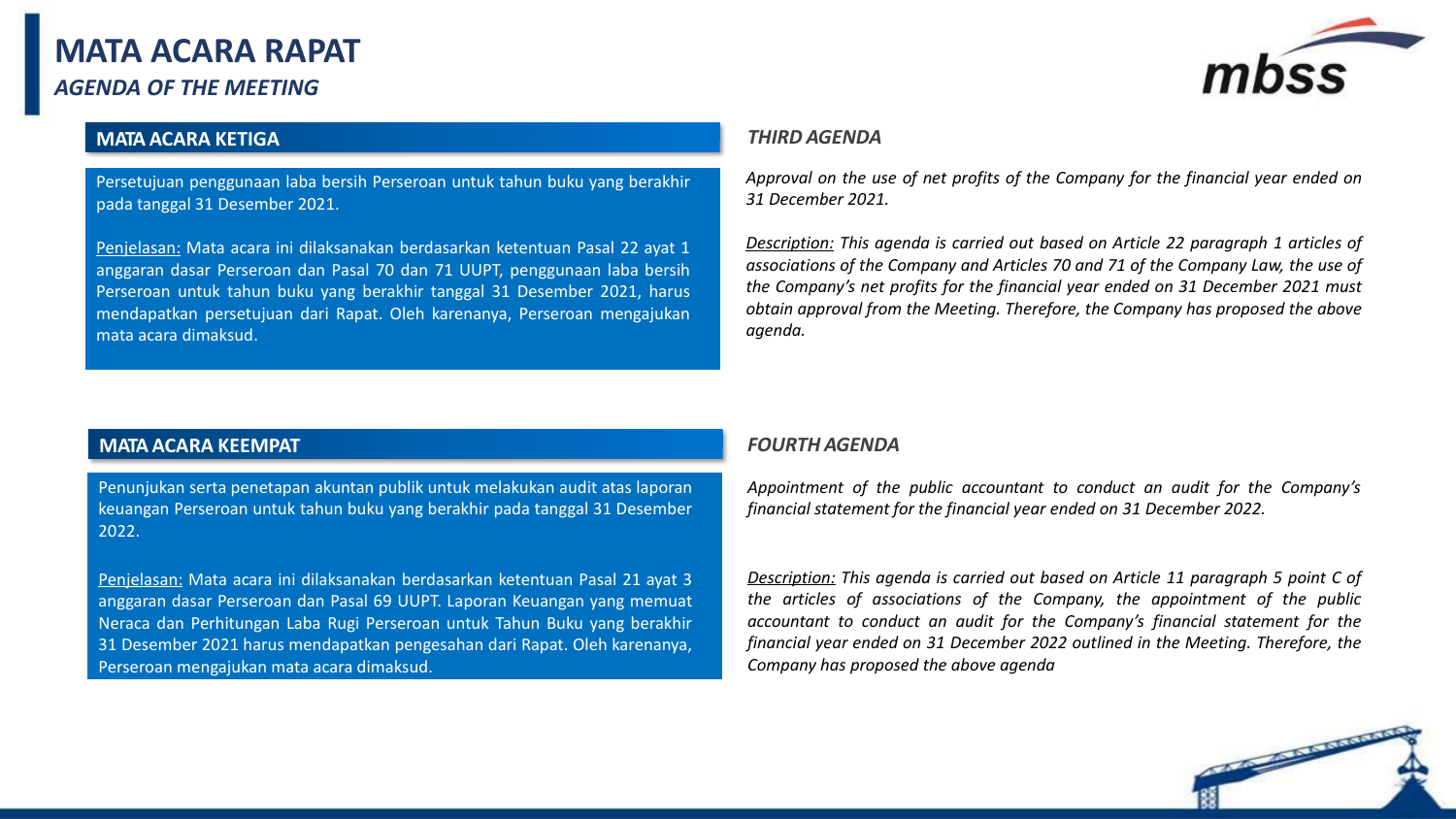

#### **MATA ACARA KELIMA**

Penentuan besaran remunerasi bagi anggota Dewan Komisaris dan Direksi Perseroan untuk tahun 2022.

Penjelasan: Mata acara ini dilaksanakan berdasarkan ketentuan Pasal 15 ayat 14 dan Pasal 18 ayat 12 anggaran dasar Perseroan serta Pasal 96 ayat 1 dan Pasal 113 UUPT, penentuan remunerasi bagi anggota Dewan Komisaris dan Direksi Perseroan untuk Tahun 2021 harus memerlukan persetujuan Rapat. Oleh karenanya, Perseroan mengajukan mata acara dimaksud.

#### *FIFTH AGENDA*

*Determination of the remuneration of the members of the Board of Commissioners and the Board of Directors of the Company for the year 2022.*

*Description: This agenda is carried out based on Article 15 paragraph 14 and Article 18 paragraph 12 of associations of the Company and Article 96 paragraph 1 and Article 113 Company Law, the determination of remuneration for members of the Company's Board of Commissioners and Directors for 2021 must obtain approval of a Meeting. Therefore, the Company has proposed the above agenda.*

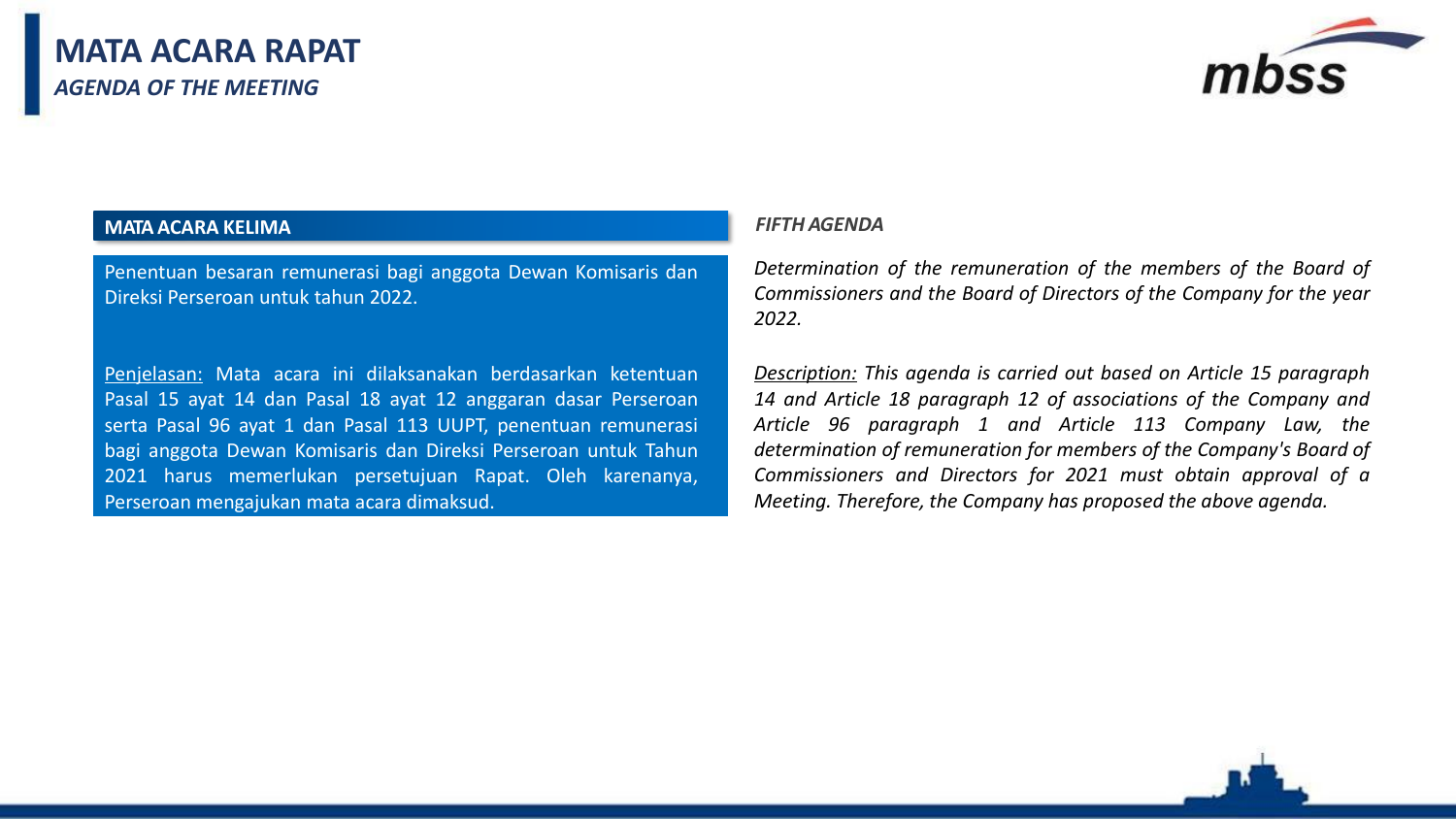*EXTRAORDINARY GENERAL MEETING OF SHAREHOLDERS*



Rapat Umum Pemegang Saham Luar Biasa ("**Rapat**") PT Mitrabahtera Segara Sejati Tbk. ("**Perseroan**") akan diselenggarakan pada:

Hari/Tanggal : Kamis, 16 Juni 2022

Pukul : 10:50 WIB – Selesai

Tempat : Graha Irama Lt. 8

Jl. H.R. Rasuna Said Blok X-5, Kav 1-2, Kuningan Jakarta Selatan 12950.

*Extraordinary General Meeting of Shareholders ("Meeting") PT Mitrabahtera Segara Sejati Tbk. ("Company") will be held on:*

- *Day/date : Thursday, June 16th, 2022*
- *Time : 10:50 AM – Finish*
- *Venue : Graha Irama 8 th Floor Jl. H.R. Rasuna Said Block X-5 Kav 1-2, Kuningan Jakarta Selatan 12950.*

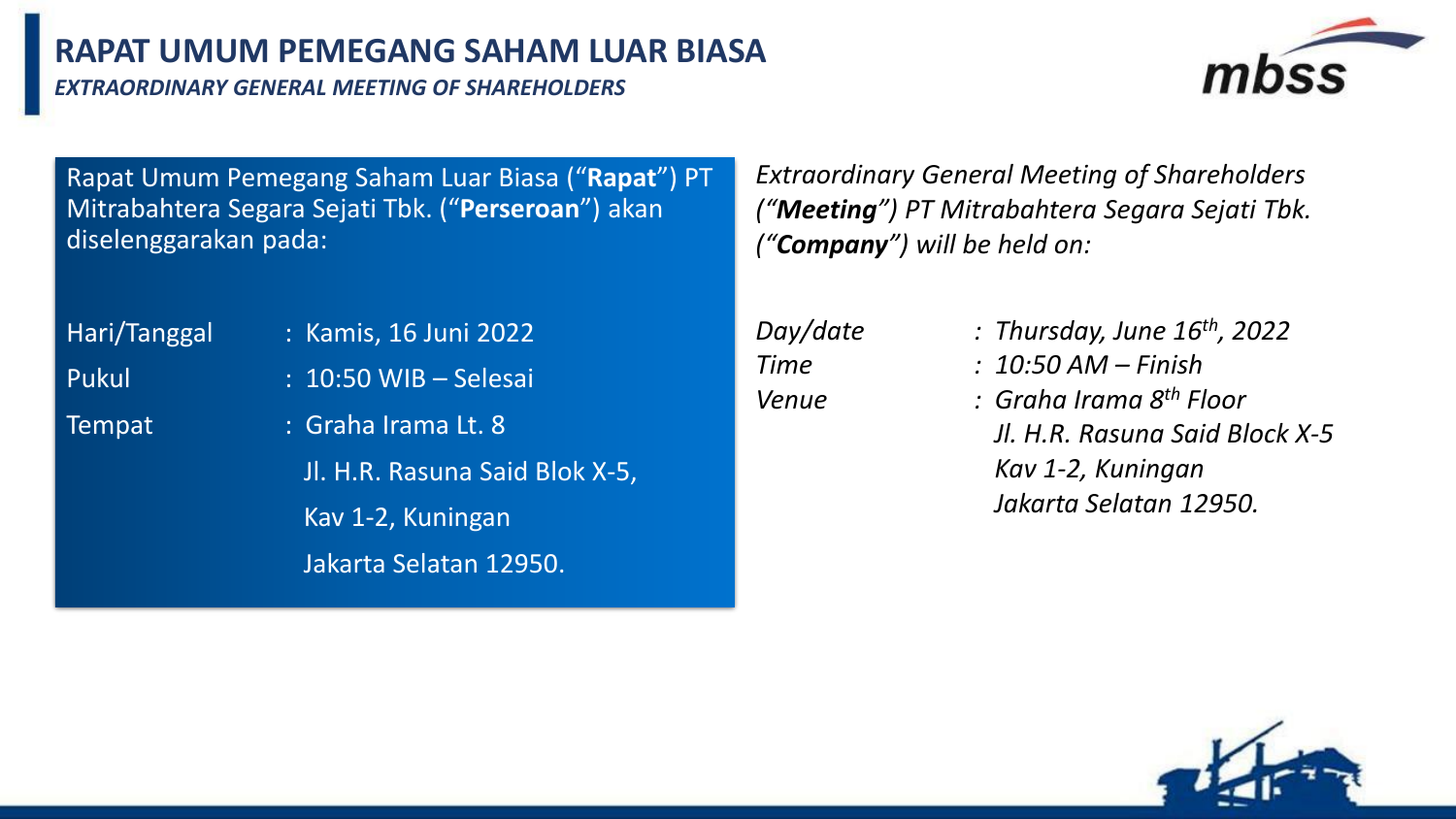

#### **MATA ACARA**

Persetujuan atas perubahan beberapa ketentuan dalam Anggaran Dasar Perseroan.

Penjelasan: Perseroan akan mengusulkan dalam RUPSLB untuk memperoleh persetujuan atas perubahan anggaran dasar Perseroan dan memberikan kewenangan kepada Direksi Perseroan untuk Menyusun serta menyatakan kembali seluruh anggaran dasar Perseroan.

#### **USULAN PERUBAHAN ANGGARAN DASAR PERSEROAN**

- Pasal 14 (Tata Tertib, Kuorum, Hak Suara dan Keputusan dalam Rapat Umum Pemegang Saham)
	- Penyesuaian ketentuan terkait kuorum kehadiran dan pengambilan keputusan Rapat atas agenda Rapat Umum Pemegang Saham.

#### b) Pasal 15 (Direksi)

• Penyesuaian beberapa ketentuan, antara lain terkait jumlah anggota dan masa jabatan anggota Direksi.

Pasal 16 (Tugas, Tanggung Jawab dan Wewenang Direksi)

• Penyesuaian ketentuan terkait pembatasan wewenang anggota Direksi.

#### *AGENDA*

*Approval of Adjustment to several provisions of the Company's Article of Association.*

*Description: The Company will propose in the EGMS to obtain approval for adjustment to the articles of association of the Company and authorize the Board of Directors of the Company to prepare and restate all the articles of association of the Company*

#### *THE PROPOSED AMENDMENT TO THE COMPANY'S ARTICLES OF ASSOCIATION*

- *a) Article 14 (Code of Conduct, Quorum, Voting Rights and Decisions at the General Meeting of Shareholders)*
	- *Adjustment of provisions related to the quorum of attendance and decision making of the Meeting on the agenda of the General Meeting of Shareholders.*
- *b) Article 15 (Board of Directors)*
	- *Adjustment to several provisions, including the number of members and the term of office of members of the Board of Directors.*
- *c)* Article 16 (Duties, Responsibilities and Authorities of the Board of Directors)
	- Adjustment of provisions related to limiting the authority of members of the Board of Directors

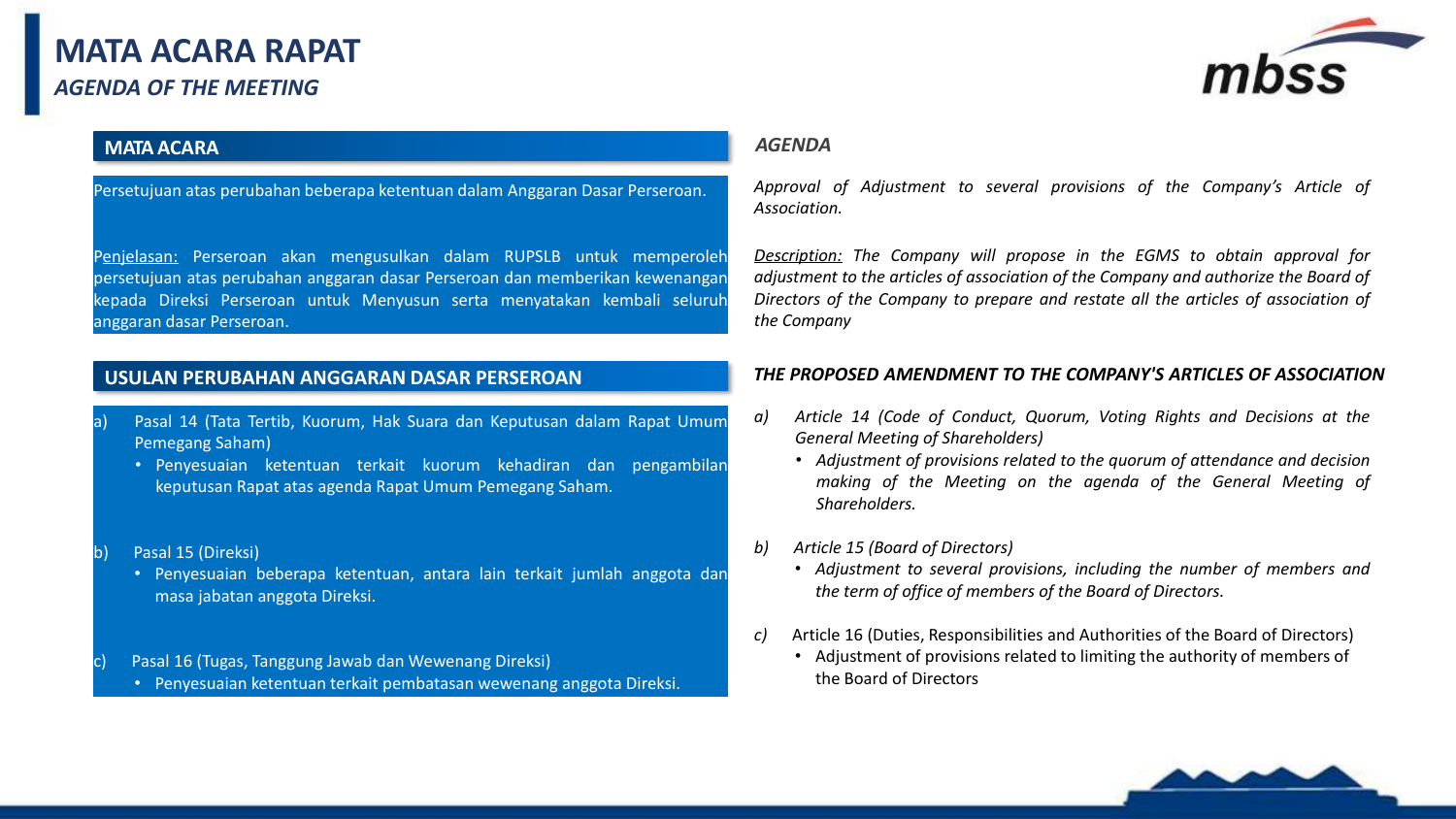

#### **USULAN PERUBAHAN ANGGARAN DASAR PERSEROAN**

#### Pasal 18 (Dewan Komisaris)

• Penyesuaian beberapa ketentuan, antara lain terkait jumlah anggota dan masa jabatan anggota Dewan Komisaris

#### Pasal 20 (Rapat Dewan Komisaris)

• Penyesuaian ketentuan mengenai penetapan kuorum pengambilan keputusan rapat Dewan Komisaris.

#### *THE PROPOSED AMENDMENT TO THE COMPANY'S ARTICLES OF ASSOCIATION*

- e) Article 18 (Board of Commissioners)
	- Adjustment of provisions, including the number of members and the tenure of the members of the Board of Commissioners.
- f) Article 20 (Board of Commissioners Meeting)
	- Adjustment of Provisions related to determination of the decision-making quorum for the Board of Commissioners meeting.